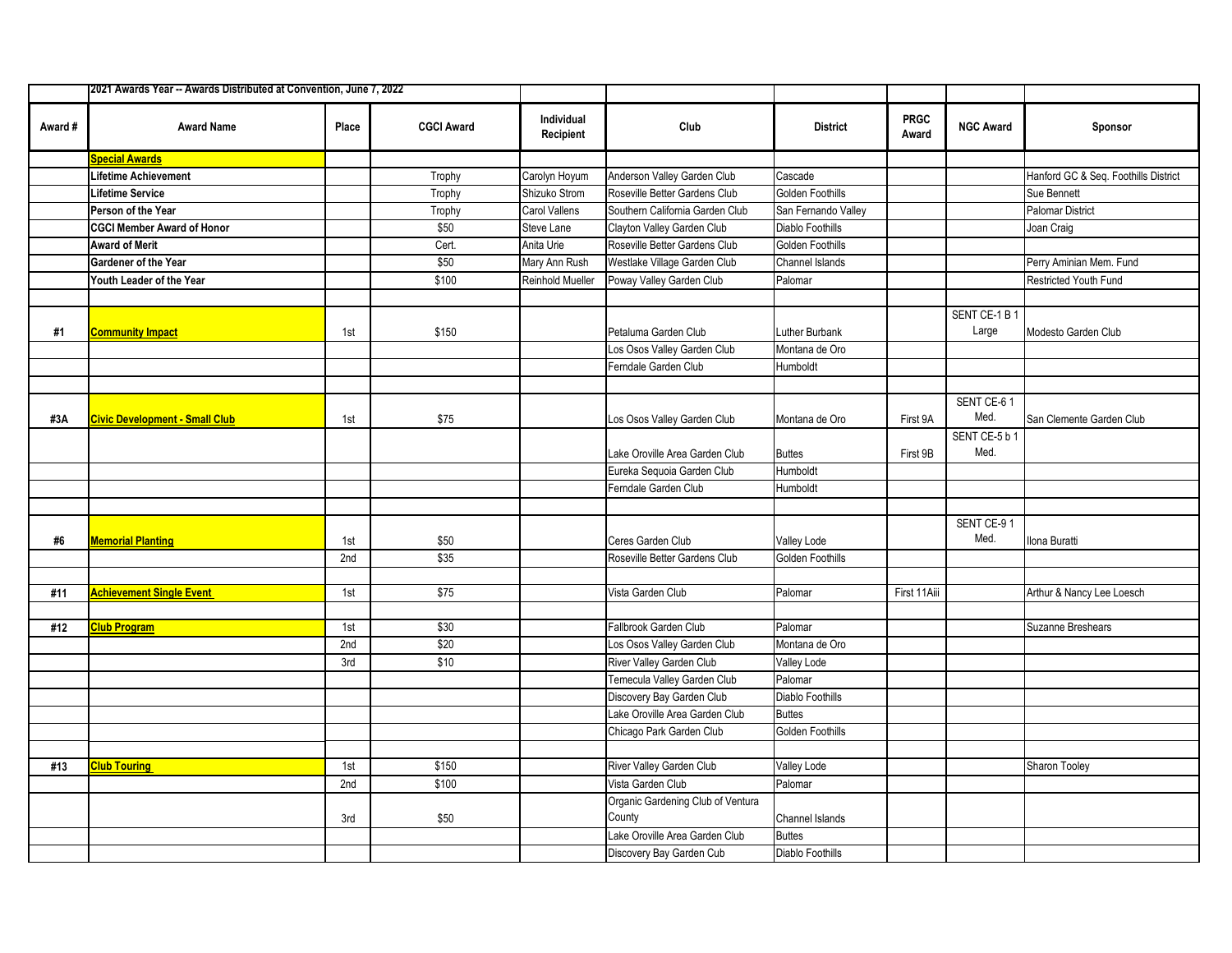|      |                                           |     |      |                 |                                |                    |                | SENT G-31     |                               |
|------|-------------------------------------------|-----|------|-----------------|--------------------------------|--------------------|----------------|---------------|-------------------------------|
| #14  | <b>Garden Therapy</b>                     | 1st | \$50 |                 | Roseville Better Gardens Club  | Golden Foothills   | First 12A ii   | Med.          | Orange County District        |
|      |                                           | 2nd | \$25 |                 | Red Bluff Garden Club          | Cascade            |                |               |                               |
|      |                                           |     |      |                 |                                |                    |                |               |                               |
|      |                                           |     |      |                 |                                |                    |                | OVERALL       |                               |
| #16  | <b>Membership Promotion</b>               | 1st | \$30 |                 | River Valley Garden Club       | <b>Valley Lode</b> | First 13 a iii | <b>WINNER</b> | <b>Arboretum District</b>     |
|      |                                           |     |      |                 |                                |                    |                | MAE-1 \$100   |                               |
|      |                                           |     |      |                 |                                |                    |                | SENT MAE-11   |                               |
|      |                                           | 2nd | \$20 |                 | Ceres Garden Club              | <b>Valley Lode</b> | First 13Ai     | Med.          |                               |
|      |                                           |     |      |                 | Pinole Garden Club             | <b>Bay Bridges</b> |                |               |                               |
|      |                                           |     |      |                 |                                |                    |                |               |                               |
| #17A | Seminar & Workshop - Club - Class A       | 1st | \$50 |                 | River Valley Garden Club       | Valley Lode        |                |               | Naples Islands Garden Club    |
|      |                                           |     |      |                 | Roseville Better Gardens Club  | Golden Foothills   |                |               |                               |
|      |                                           |     |      |                 |                                |                    |                |               |                               |
| #18  | <b>Ways &amp; Means</b>                   | 1st | \$25 |                 | River Valley Garden Club       | <b>Valley Lode</b> |                |               | Carolyn Hoyum                 |
|      |                                           | 2nd | \$15 |                 | Walnut Creek Garden Club       | Diablo Foothills   |                |               |                               |
|      |                                           |     |      |                 |                                |                    |                |               |                               |
|      |                                           |     |      |                 |                                |                    |                | SENT MAE-51   |                               |
| #19  | <b>National Garden Week</b>               | 1st | \$25 |                 | Poway Valley Garden Club       | Palomar            |                | large         | <b>Beverly Brune</b>          |
|      |                                           |     |      |                 |                                |                    |                |               |                               |
| #20  | Backyard Habitat                          | 1st | \$50 | Mary Ann Rush   | Westlake Village Garden Club   | Channel Islands    |                |               | Roadrunner District           |
|      |                                           |     |      |                 |                                |                    |                |               |                               |
|      |                                           |     |      |                 |                                |                    |                | SENT EC-11    |                               |
| #21  | <b>Conservation Projects</b>              | 1st | \$50 |                 | Fort Bragg Garden Club         | Mendo-Lake         |                | Med.          | Ilona Buratti                 |
|      |                                           | 2nd | \$20 |                 | Ceres Garden Club              | Valley Lode        |                |               |                               |
|      |                                           |     |      |                 |                                |                    |                |               |                               |
| #23  | Home Garden                               | 1st | \$50 | Diane Dillard   | Roseville Better Gardens Club  | Golden Foothills   |                | SENT G-2 A 1  | <b>Myrtle Findley</b>         |
|      |                                           |     |      |                 |                                |                    |                |               |                               |
| #24  | Horticulture                              | 1st | \$50 |                 | Roseville Better Gardens Club  | Golden Foothills   |                |               | <b>CA Consultants Council</b> |
|      |                                           |     |      |                 | Vista Garden Club              | Palomar            |                |               |                               |
|      |                                           |     |      |                 | Lake Oroville Area Garden Club | <b>Buttes</b>      |                |               |                               |
|      |                                           |     |      |                 |                                |                    |                |               |                               |
| #26A | <b>Pollinator Education Award, Sec. A</b> | 1st | \$50 |                 | Roseville Better Gardens Club  | Golden Foothills   |                |               | West Valley Garden Club       |
|      |                                           |     |      |                 | River Valley Garden Club       | Valley Lode        |                |               |                               |
|      |                                           |     |      |                 |                                |                    |                |               |                               |
|      |                                           |     |      |                 |                                |                    |                | SENT EC-51    |                               |
| #26B | <b>Pollinator Education Award, Sec. B</b> | 1st | \$50 |                 | Los Osos Valley Garden Club    | Montana de Oro     |                | Med.          | West Valley Garden Club       |
|      |                                           |     |      |                 |                                |                    |                |               |                               |
| #26C | Pollinator Education Award, Sec. C        | 1st | \$50 |                 | Niguel Shores Garden Club      | Orange County      |                |               | West Valley Garden Club       |
|      |                                           |     |      |                 |                                |                    |                |               |                               |
| #27  | Unique Backyard Enhancement               | 1st | \$75 | Nancy Niemeyer  | Clayton Valley Garden Club     | Diablo Foothills   |                |               | Hank & Gail Vanderhorst       |
|      |                                           | 2nd | \$50 | Diane Hernandez | Placerville Garden Club        | Golden Foothills   |                |               |                               |
|      |                                           |     |      |                 | Conejo Valley Garden Club      | Channel Islands    |                |               |                               |
|      |                                           |     |      | Lisa Cosand     |                                |                    |                |               |                               |
|      |                                           |     |      | Linda Wilson    | Fallbrook Garden Club          | Palomar            |                |               |                               |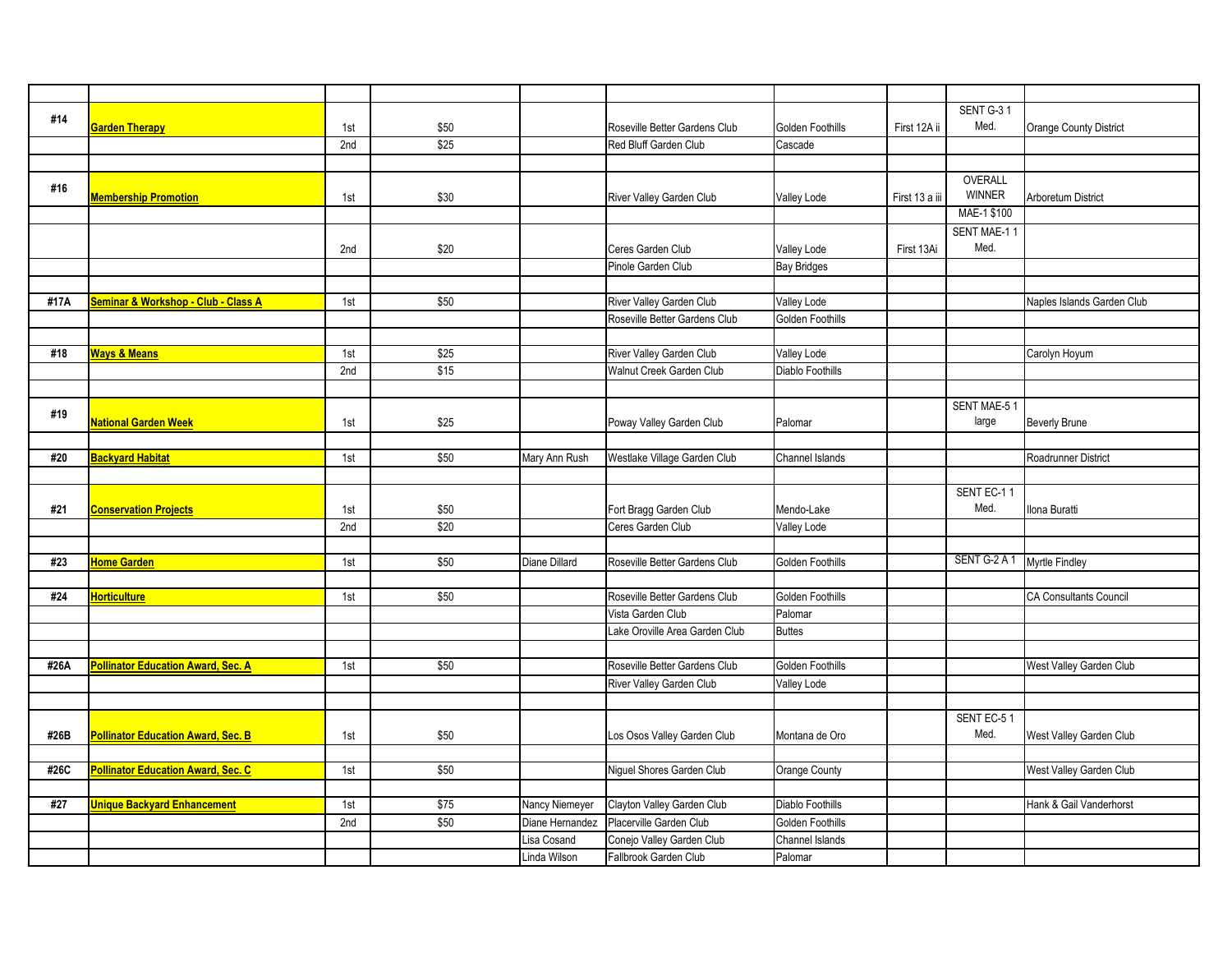|     |                                        |     |      | <b>Bruce Thompson</b> | Roseville Better Gardens Club                       | Golden Foothills        |               |                          |                                 |
|-----|----------------------------------------|-----|------|-----------------------|-----------------------------------------------------|-------------------------|---------------|--------------------------|---------------------------------|
|     |                                        |     |      |                       |                                                     |                         |               |                          |                                 |
| #28 | <b>Environmental Event</b>             | 1st | \$50 |                       | Ceres Garden Club                                   | <b>Valley Lode</b>      |               | OVERALL<br><b>WINNER</b> | Chula Vista Garden Club         |
|     |                                        |     |      |                       |                                                     |                         |               | EC-2 \$100               |                                 |
| #29 | <b>Raised Bed Gardening</b>            | 1st | \$50 | Linda Travis          | Southern California Garden Club                     | San Fernando Valley     |               |                          | Myrtle Findley                  |
|     |                                        | 2nd | \$30 | Marci Eisenstadt      | Fallbrook Garden Club                               | Palomar                 |               |                          |                                 |
|     |                                        |     |      |                       |                                                     |                         |               |                          |                                 |
| #35 | <b>Flower Show Schedule -- Class 4</b> | 1st | \$20 |                       | Poway Valley Garden Club                            | Palomar                 | First 14B aiv |                          | Elisabeth Tufo                  |
|     |                                        |     |      |                       |                                                     |                         |               |                          |                                 |
| #37 | Flower Arranger of the Year            | 1st | \$50 | Jeanne O'Hair         | Shibui Arrangers Guild                              | Sacramento River Valley |               |                          | Woodland Hills Floral Designers |
|     |                                        | 2nd | \$30 | Lisa Ayala            | Furyu Floral Designers                              | Santa Clara Valley      |               |                          |                                 |
|     |                                        | 3rd | \$20 | Linda Sanderson       | Shibui Arrangers Guild                              | Sacramento River Valley |               |                          |                                 |
|     |                                        |     |      | Lisa Ayala            | Furyu Floral Designers                              | Santa Clara Valley      |               |                          |                                 |
|     |                                        |     |      | Lisa Ayala            | Furyu Floral Designers                              | Santa Clara Valley      |               |                          |                                 |
|     |                                        |     |      | Lisa Ayala            | Furyu Floral Designers                              | Santa Clara Valley      |               |                          |                                 |
|     |                                        |     |      | Lisa Ayala            | Furyu Floral Designers                              | Santa Clara Valley      |               |                          |                                 |
|     |                                        |     |      | Sharon Chen           | Shibui Arrangers Guild                              | Sacramento River Valley |               |                          |                                 |
|     |                                        |     |      | Robin Hutchings       | Shibui Arrangers Guild                              | Sacramento River Valley |               |                          |                                 |
|     |                                        |     |      | Katya Mayzeles        | Shibui Arrangers Guild                              | Sacramento River Valley |               |                          |                                 |
|     |                                        |     |      | Linda Sanderson       | Shibui Arrangers Guild                              | Sacramento River Valley |               |                          |                                 |
|     |                                        |     |      | Karen Schlumpp        | Shibui Arrangers Guild                              | Sacramento River Valley |               |                          |                                 |
|     |                                        |     |      | Jeanne Walker         | Shibui Arrangers Guild                              | Sacramento River Valley |               |                          |                                 |
|     |                                        |     |      |                       |                                                     |                         |               |                          |                                 |
| #40 | Photography - Sec. 1: Own Garden       | 1st | \$50 | Launa Gould           | San Clemente Garden Club                            | Orange County           |               |                          | Carolyn Villi                   |
|     |                                        |     |      |                       | Riverside-San Bernardino Counties                   |                         |               |                          |                                 |
|     |                                        |     |      | Steven Trammell       | Orchid Soc.                                         | Palms to Pines          |               |                          |                                 |
|     |                                        |     |      | Cynthia Castillo      | Vista Garden Club                                   | Palomar                 |               |                          |                                 |
|     |                                        |     |      |                       | Riverside-San Bernardino Counties                   |                         |               |                          |                                 |
|     |                                        |     |      | Steven Trammell       | Orchid Soc.                                         | Palms to Pines          |               |                          |                                 |
|     |                                        |     |      |                       | Riverside-San Bernardino Counties                   |                         |               |                          |                                 |
|     |                                        |     |      | Rozie Trammel         | Orchid Soc.                                         | Palms to Pines          |               |                          |                                 |
|     |                                        |     |      |                       | Adrienne Coolidge Folsom Garden Club                | Sacramento River Valley |               |                          |                                 |
|     |                                        |     |      |                       |                                                     |                         |               |                          |                                 |
| #40 | Photography - Sec. 2: Own Garden -     | 1st | \$50 | Tina Waycie           | Shibui Arrangers Guild                              | Sacramento River Valley |               |                          | Poway Valley Garden Club        |
|     | Cactus/Cacti                           |     |      | Steven Trammel        | Riverside-San Bernardino Counties Or Palms to Pines |                         |               |                          |                                 |
|     |                                        |     |      | Tina Waycie           | Shibui Arrangers Guild                              | Sacramento River Valley |               |                          |                                 |
|     |                                        |     |      | Cynthia Castillo      | Vista Garden Club                                   | Palomar                 |               |                          |                                 |
|     |                                        |     |      | Linda Lang            | Garden & Floral Arrangers Guild                     | Palms to Pines          |               |                          |                                 |
|     |                                        |     |      |                       | Riverside-San Bernardino Counties                   |                         |               |                          |                                 |
|     |                                        |     |      | Rozie Trammel         | Orchid Soc.                                         | Palms to Pines          |               |                          |                                 |
|     |                                        |     |      | Cynthia Castillo      | Vista Garden Club                                   | Palomar                 |               |                          |                                 |
|     |                                        |     |      | Patti Holden          | Vista Garden Club                                   | Palomar                 |               |                          |                                 |
|     |                                        |     |      | Kris Gaulrapp         | West Valley Garden Club                             | San Fernando Valley     |               |                          |                                 |
|     |                                        |     |      |                       | Sabrina Cunningha Roseville Better Gardens Club     | Golden Foothills        |               |                          |                                 |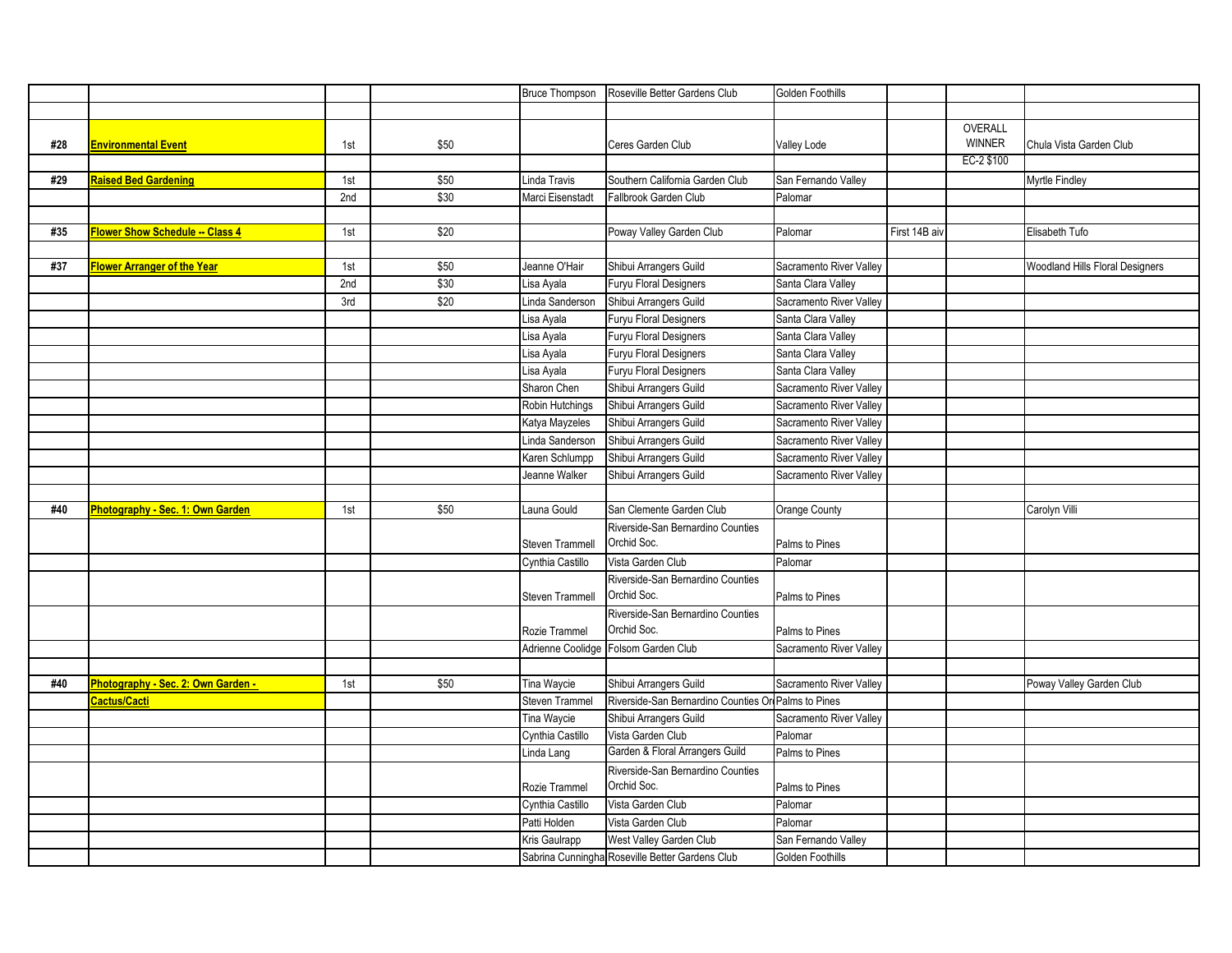|     |                                         |     |      |                        | Riverside-San Bernardino Counties                                    |                         |                               |
|-----|-----------------------------------------|-----|------|------------------------|----------------------------------------------------------------------|-------------------------|-------------------------------|
|     |                                         |     |      | Steven Trammel         | Orchid Soc.                                                          | Palms to Pines          |                               |
|     |                                         |     |      | Linda Travis           | West Valley Garden Club                                              | San Fernando Valley     |                               |
|     |                                         |     |      |                        | Riverside-San Bernardino Counties                                    |                         |                               |
|     |                                         |     |      | Rozie Trammel          | Orchid Soc.                                                          | Palms to Pines          |                               |
|     |                                         |     |      | Marsha Bode            | Vista Garden Club                                                    | Palomar                 |                               |
|     |                                         |     |      | David Coolidge         | Folsom Garden Club                                                   | Sacramento River Valley |                               |
|     |                                         |     |      |                        |                                                                      |                         |                               |
| #40 | <b>Photography - Sec. 3 - Rose</b>      | 1st | \$50 | Linda Travis           | Southern California Garden Club                                      | San Fernando Valley     | <b>Orange County District</b> |
|     |                                         |     |      | Tina Waycie            | Shibui Arrangers Guild                                               | Sacramento River Valley |                               |
|     |                                         |     |      | Ella German            | Poway Valley Garden Club                                             | Palomar                 |                               |
|     |                                         |     |      | Kathy Hargrove         | Point Loma Garden Club                                               | Palomar                 |                               |
|     |                                         |     |      | Tina Waycie            | Shibui Arrangers Guild                                               | Sacramento River Valley |                               |
|     |                                         |     |      | Carol Zukowski         | Vista Garden Club                                                    | Palomar                 |                               |
|     |                                         |     |      | Linda Travis           | Southern California Garden Club                                      | San Fernando Valley     |                               |
|     |                                         |     |      | Cynthia Castillo       | Vista Garden Club                                                    | Palomar                 |                               |
|     |                                         |     |      | Linda Lang             | Garden & Floral Arrangers Guild                                      | Palms to Pines          |                               |
|     |                                         |     |      | Ella German            | Poway Valley Garden Club                                             | Palomar                 |                               |
|     |                                         |     |      | Mary Betlach           | Chevy Chase Estates Garden Club                                      | Arboretum               |                               |
|     |                                         |     |      | Cynthia Castillo       | Vista Garden Club                                                    | Palomar                 |                               |
|     |                                         |     |      |                        |                                                                      |                         |                               |
| #40 | <b>Photography - Sec. 4 - Flowering</b> | 1st | \$50 | vnne Gold              | Roseville Better Gardens Club                                        | Golden Foothills        | <b>Shirley Kirby</b>          |
|     |                                         |     |      | Linda Thacker          | Inland Empire Master Gardeners Club Palms to Pines                   |                         |                               |
|     | <b>Tree/Shrub in Bloom</b>              |     |      | Linda Lang             | Garden & Floral Arrangers Guild                                      | Palms to Pines          |                               |
|     |                                         |     |      |                        | Riverside-San Bernardino Counties                                    |                         |                               |
|     |                                         |     |      | Rozie Trammell         | Orchid Soc.                                                          | Palms to Pines          |                               |
|     |                                         |     |      | Cynthia Castillo       | Vista Garden Club                                                    | Palomar                 |                               |
|     |                                         |     |      | Marsha Bode            | Vista Garden Club                                                    | Palomar                 |                               |
|     |                                         |     |      | Cynthia Castillo       | Vista Garden Club                                                    | Palomar                 |                               |
|     |                                         |     |      | Tina Waycie            | Shibui Arrangers Guild                                               | Sacramento River Valley |                               |
|     |                                         |     |      | Launa Gould            | San Clemente Garden Club                                             | Orange County           |                               |
|     |                                         |     |      | Launa Gould            | San Clemente Garden Club                                             | Orange County           |                               |
|     |                                         |     |      | Sally Bagley           | West Valley Garden Club                                              | San Fernando Valley     |                               |
|     |                                         |     |      | Gil Freitag            | Vista Garden Club                                                    | Palomar                 |                               |
|     |                                         |     |      | Tina Waycie            | Shibui Arrangers Guild                                               | Sacramento River Valley |                               |
|     |                                         |     |      | Ella German            | Poway Valley Garden Club                                             | Palomar                 |                               |
|     |                                         |     |      |                        |                                                                      |                         |                               |
| #40 | Photography - Sec. 5 - CA Arboretum     | 1st | \$50 | Ella German            | Poway Valley Garden Club                                             | Palomar                 | Carolyn Villi                 |
|     | or Botanic Garden                       |     |      | Kathy Hargrove         | Point Loma Garden Club                                               | Palomar                 |                               |
|     |                                         |     |      |                        |                                                                      |                         |                               |
|     |                                         |     |      |                        |                                                                      |                         |                               |
| #40 |                                         |     |      |                        |                                                                      | Palms to Pines          |                               |
|     | Photography Sec. 6 - Close-up of a      | 1st | \$50 | Linda Lang             | Garden & Floral Arrangers Guild<br>Riverside-San Bernardino Counties |                         | Point Loma Garden Club        |
|     | <b>Succulent</b>                        |     |      | <b>Steven Trammell</b> | Orchid Soc.                                                          | Palms to Pines          |                               |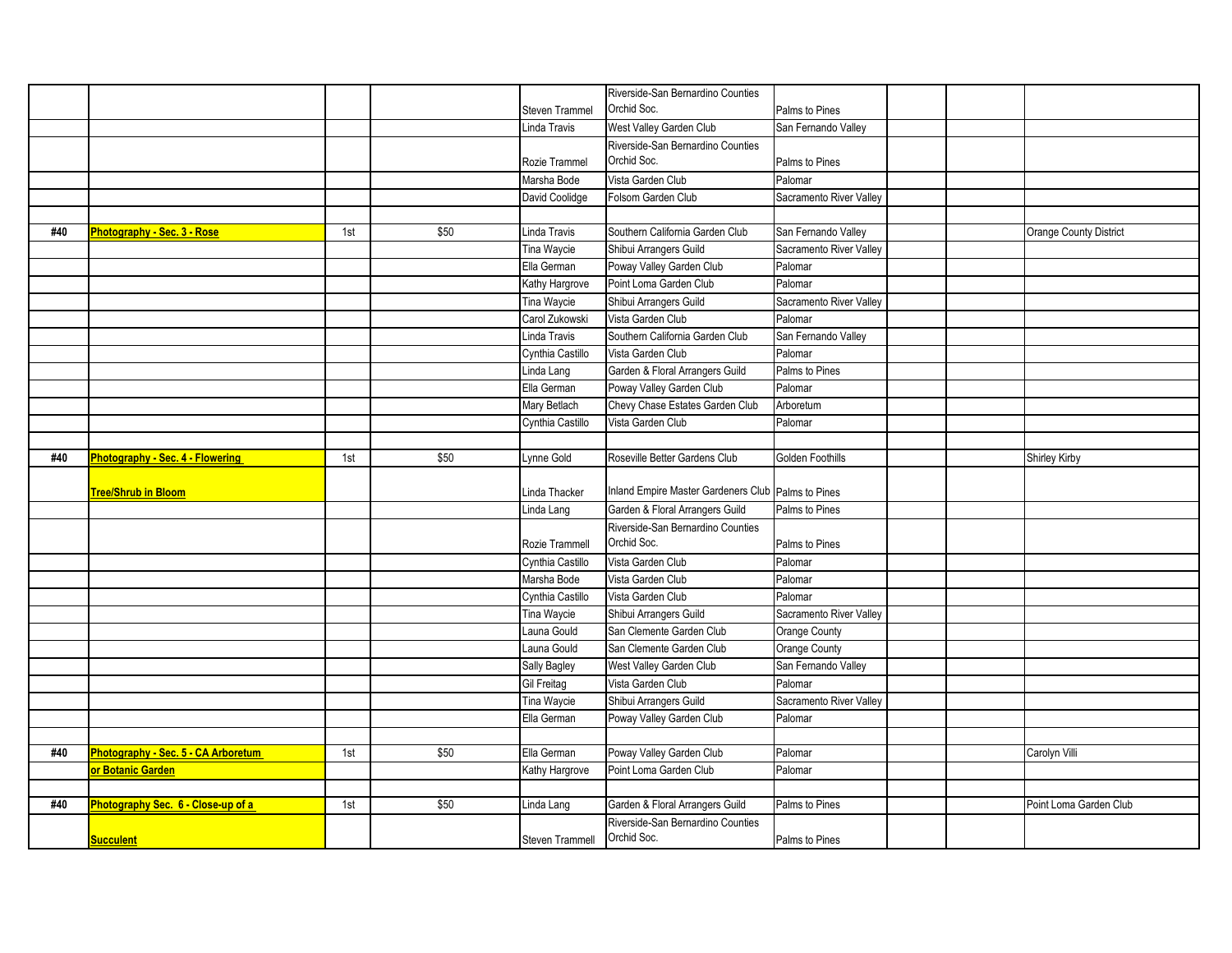|         |                                     |     |       |                        | Riverside-San Bernardino Counties             |                         |              |                    |                       |
|---------|-------------------------------------|-----|-------|------------------------|-----------------------------------------------|-------------------------|--------------|--------------------|-----------------------|
|         |                                     |     |       | Rosie Trammel          | Orchid Soc.                                   | Palms to Pines          |              |                    |                       |
|         |                                     |     |       | Linda Travis           | West Valley Garden Club                       | San Fernando Valley     |              |                    |                       |
|         |                                     |     |       | Marsha Bode            | Vista Garden Club                             | Palomar                 |              |                    |                       |
|         |                                     |     |       |                        | Riverside-San Bernardino Counties             |                         |              |                    |                       |
|         |                                     |     |       | <b>Steven Trammell</b> | Orchid Soc.                                   | Palms to Pines          |              |                    |                       |
|         |                                     |     |       | <b>Beth Betlach</b>    | Chevy Chase Estates Garden Club               | Arboretum               |              |                    |                       |
|         |                                     |     |       |                        | Riverside-San Bernardino Counties             |                         |              |                    |                       |
|         |                                     |     |       | Rosie Trammel          | Orchid Soc.                                   | Palms to Pines          |              |                    |                       |
|         |                                     |     |       | Carol Zukowski         | Vista Garden Club                             | Palomar                 |              |                    |                       |
|         |                                     |     |       | Cynthia Castillo       | Vista Garden Club                             | Palomar                 |              |                    |                       |
|         |                                     |     |       | Carol Zukowski         | Vista Garden Club                             | Palomar                 |              |                    |                       |
|         |                                     |     |       |                        | Pamela Thompson Roseville Better Gardens Club | <b>Golden Foothills</b> |              |                    |                       |
|         |                                     |     |       | Ella German            | Poway Valley Garden Club                      | Palomar                 |              |                    |                       |
|         |                                     |     |       | Ella German            | Poway Valley Garden Club                      | Palomar                 |              |                    |                       |
|         |                                     |     |       | LaVonna Young          | Vista Garden Club                             | Palomar                 |              |                    |                       |
|         |                                     |     |       | David Coolidge         | Folsom Garden Club                            | Sacramento River Valley |              |                    |                       |
|         |                                     |     |       | Cynthia Castillo       | Vista Garden Club                             | Palomar                 |              |                    |                       |
|         |                                     |     |       |                        |                                               |                         |              |                    |                       |
| #41     | ndividual CA Arboretum/Botanic      | 1st | \$50  | Diane Dillard          | Roseville Better Gardens Club                 | <b>Golden Foothills</b> |              |                    | Roger Camp            |
|         | <b>Gardens Photography</b>          | 2nd | \$30  | Ella German            | Poway Valley Garden Club                      | Palomar                 |              |                    |                       |
|         |                                     | 3rd | \$20  | Diane Dillard          | Roseville Better Gardens Club                 | Golden Foothills        |              |                    |                       |
|         |                                     |     |       | Cynthia Castillo       | Vista Garden Club                             | Palomar                 |              |                    |                       |
|         |                                     |     |       |                        | Del Norte Garden Club of North                |                         |              |                    |                       |
|         |                                     |     |       | Karlene Ballard        | Orange County                                 | Orange County           |              |                    |                       |
|         |                                     |     |       |                        |                                               |                         |              |                    |                       |
|         |                                     |     |       |                        |                                               |                         |              | OVERALL            |                       |
| #50-2A  | <u>Newsletter - Clubs 1-2 sides</u> | 1st | \$35  |                        | Eureka Sequoia Garden Club                    | Humboldt                | First 2A ii  | <b>WINNER</b>      | Greg & Robin Pokorski |
|         |                                     |     |       |                        |                                               |                         |              | MAE 4A             |                       |
|         |                                     |     |       |                        |                                               |                         |              | SENT MAE 4B 1      |                       |
| #50-2-B | Newsletter Clubs - 3-4 sides        | 1st | \$35  |                        | Red Bluff Garden Club                         | Cascade                 |              | Med                | Carolyn Villi         |
|         |                                     | 2nd | Cert. |                        | <b>Burbank-Valley Garden Club</b>             | San Fernando Valley     |              |                    |                       |
|         |                                     | 3rd | Cert. |                        | Year Around Garden Club                       | Arboretum               |              |                    |                       |
|         |                                     | HM  |       |                        | Anderson Valley Garden Club                   | Cascade                 |              |                    |                       |
|         |                                     |     |       |                        |                                               |                         |              |                    |                       |
|         |                                     |     |       |                        |                                               |                         |              | <b>SENT MAE 4B</b> |                       |
| #50-2-C | Newsletter - 5+ sides               | 1st | \$35  |                        | Southern California Garden Club               | San Fernando Valley     | First 2A iii | Lrg.               | Carolyn Villi         |
|         |                                     | 2nd | Cert. |                        | Del Norte Garden Club                         | Orange County           |              |                    |                       |
|         |                                     | 3rd | Cert. |                        | San Clemente Garden Club                      | Orange County           | First 2a iv  |                    |                       |
|         |                                     | HM  | Cert. |                        | Fallbrook Garden Club                         | Palomar                 |              |                    |                       |
|         |                                     |     |       |                        | Colfax Garden Club                            | <b>Golden Foothills</b> |              |                    |                       |
|         |                                     |     |       |                        | Los Osos Valley Garden Club                   | Montana de Oro          |              |                    |                       |
|         |                                     |     |       |                        | River Valley Garden Club                      | Valley Lode             |              |                    |                       |
|         |                                     |     |       |                        | Point Loma Garden Club                        | Palomar                 |              |                    |                       |
|         |                                     |     |       |                        | Roseville Better Gardens Club                 | <b>Golden Foothills</b> |              |                    |                       |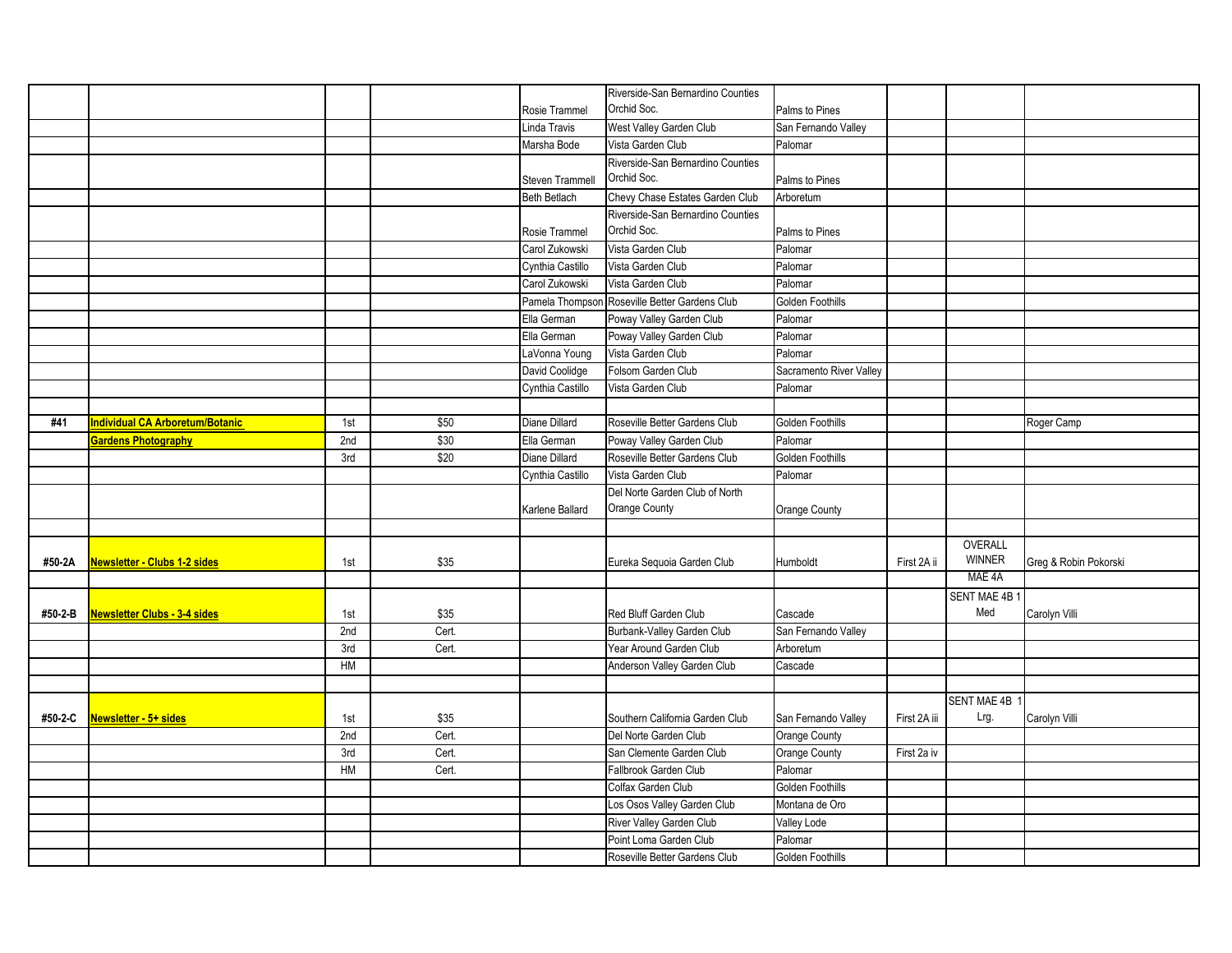|     |                                                  |     |      |                  | Folsom Garden Club              | Sac. River Valley   |                |               |                                |
|-----|--------------------------------------------------|-----|------|------------------|---------------------------------|---------------------|----------------|---------------|--------------------------------|
|     |                                                  |     |      |                  |                                 |                     |                |               |                                |
|     |                                                  |     |      |                  |                                 |                     |                |               |                                |
| #51 | <b>Publications - Published Article - Sec. 1</b> | 1st | \$25 | Nancy Compton    | River Valley Garden Club        | <b>Valley Lode</b>  | First 1B iii   |               | SENT MAE-4F 1 Cascade District |
|     |                                                  | 2nd | \$15 | Rosemary Ecker   | Southern California Garden Club | San Fernando Valley |                |               |                                |
|     |                                                  | 3rd | \$10 | Maria Orefice    | Southern California Garden Club | San Fernando Valley |                |               |                                |
|     |                                                  |     |      | Greg Pokorski    | Southern California Garden Club | San Fernando Valley |                |               |                                |
|     |                                                  |     |      | Judy Paul        | Red Bluff Garden Club           | Cascade             | First 1Aii     |               |                                |
|     |                                                  |     |      | Marci Eisenstadt | Fallbrook Garden Club           | Palomar             | First 1B iv    |               |                                |
|     |                                                  |     |      | Robin Pokorski   | Southern California Garden Club | San Fernando Valley |                |               |                                |
|     |                                                  |     |      | Georgina Pace    | Eureka Sequoia Garden Club      | Humboldt            |                |               |                                |
|     |                                                  |     |      | Anita S. Urie    | Roseville Better Gardens Club   | Golden Foothills    |                |               |                                |
|     |                                                  |     |      | Marianne Huntley | Naples Islands Garden Club      | Orange County       |                |               |                                |
|     |                                                  |     |      |                  | Fallbrook Garden Club           | Palomar             |                |               |                                |
|     |                                                  |     |      |                  | Fallbrook Garden Club           | Palomar             |                |               |                                |
|     |                                                  |     |      |                  | Fallbrook Garden Club           | Palomar             |                |               |                                |
|     |                                                  |     |      |                  |                                 |                     |                |               |                                |
|     |                                                  |     |      |                  |                                 |                     |                |               |                                |
| #51 | <b>Publications - Other - Sec. 2A</b>            | 1st | \$30 |                  | Ceres Garden Club               | Valley Lode         | First 4A i     |               | Sherry Molinari                |
|     |                                                  | 2nd | \$20 |                  | Red Bluff Garden Club           | Cascade             | First 4A ii    |               |                                |
|     |                                                  |     |      |                  | Organic Gardening Club of       |                     |                |               |                                |
|     |                                                  | 3rd | \$10 |                  | Sacramento County               | Golden Foothills    |                |               |                                |
|     |                                                  |     |      |                  | Ceres Garden Club               | Valley Lode         |                |               |                                |
|     |                                                  |     |      |                  | Eureka Sequoia Garden Club      | Humboldt            |                |               |                                |
|     |                                                  |     |      |                  | Pinole Garden Club              | <b>Bay Bridges</b>  |                |               |                                |
|     |                                                  |     |      |                  | West Valley Garden Club         | San Fernando Valley |                |               |                                |
|     |                                                  |     |      |                  |                                 |                     |                |               |                                |
| #51 | <b>Publications - Other - Sec. 2B</b>            | 1st | \$50 |                  | Roseville Better Gardens Club   | Golden Foothills    | First 5A ii    |               | <b>Bette Tang</b>              |
|     |                                                  |     |      |                  | Organic Gardening Club of       |                     |                |               |                                |
|     |                                                  | 2nd | \$30 |                  | Sacramento County               | Golden Foothills    | Second 5A      |               |                                |
|     |                                                  |     |      |                  |                                 |                     |                | SENT MAE 4G 1 |                                |
|     |                                                  | 3rd | \$20 |                  | Ceres Garden Club               | Valley Lode         |                | Med.          |                                |
|     |                                                  |     |      |                  |                                 |                     |                | SENT MAE-4E 1 |                                |
|     |                                                  |     |      |                  | Los Osos Valley Garden Club     | Montana de Oro      |                | Med.          |                                |
|     |                                                  |     |      |                  | Ceres Garden Club               | Valley Lode         |                |               |                                |
|     |                                                  |     |      |                  | Ceres Garden Club               | <b>Valley Lode</b>  |                |               |                                |
|     |                                                  |     |      |                  | Ceres Garden Club               | Valley Lode         |                |               |                                |
|     |                                                  |     |      |                  | Ceres Garden Club               | <b>Valley Lode</b>  |                |               |                                |
|     |                                                  |     |      |                  |                                 |                     |                |               |                                |
|     |                                                  |     |      |                  |                                 |                     |                | SENT MAE 2B1  |                                |
| #52 | <b>Social Media</b>                              | 1st | \$75 |                  | Folsom Garden Club              | Sac. River Valley   | First 18Aaiv   | $\mathsf{LG}$ | Carol Vallens                  |
|     |                                                  |     |      |                  |                                 |                     |                | SENT MAE 2B1  |                                |
|     |                                                  | 2nd | \$50 |                  | Roseville Better Gardens Club   | Golden Foothills    | First 18Aaii   | MED           |                                |
|     |                                                  | 3rd | \$25 |                  | Los Osos Valley Garden Club     | Montana de Oro      | First 18Aai    |               |                                |
|     |                                                  |     |      |                  | Patterson Garden Club           | Valley Lode         | First 18 Aaiii |               |                                |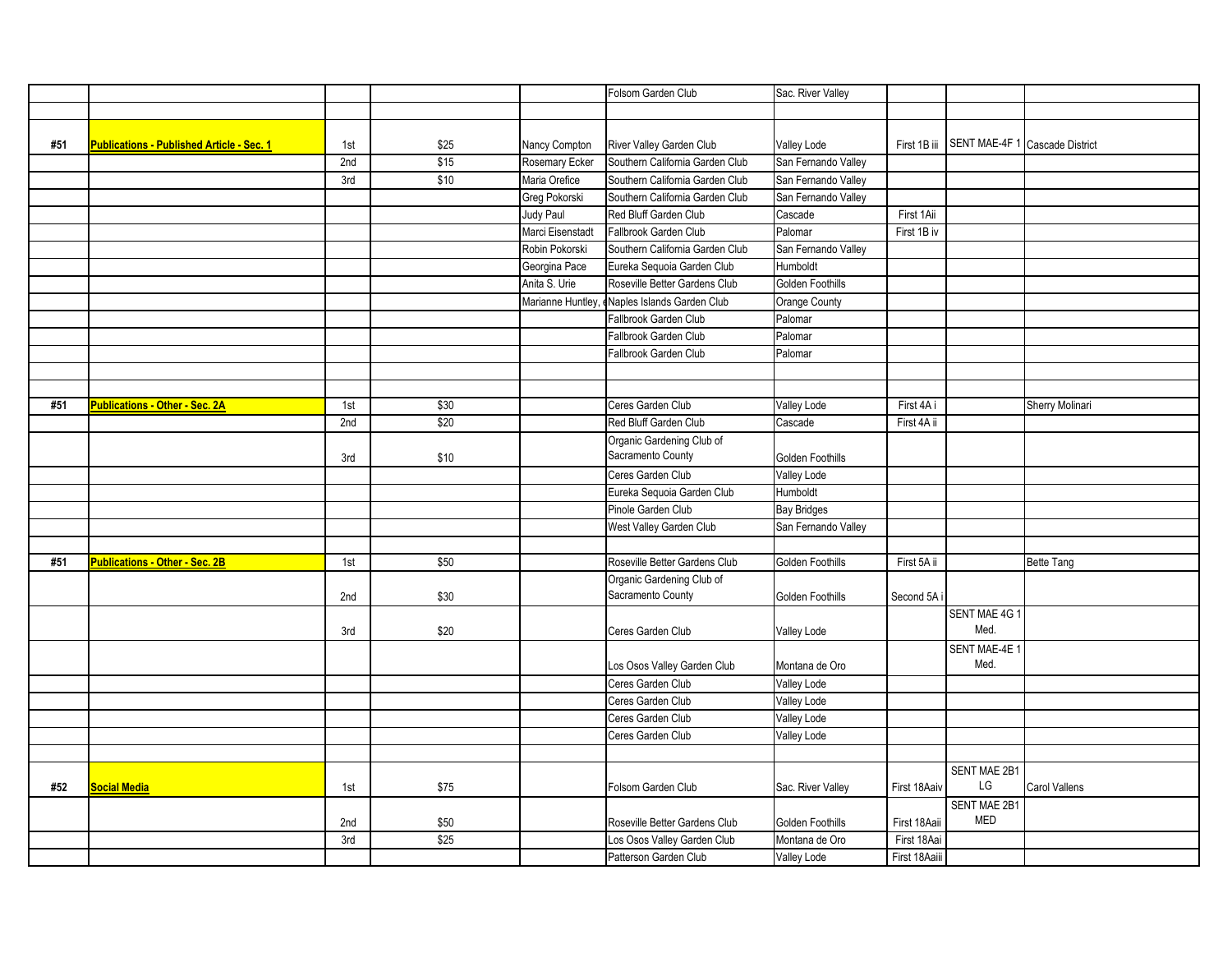|     |                                                  |          |                | Fallbrook Garden Club                   | Palomar                 |               |               |                                 |
|-----|--------------------------------------------------|----------|----------------|-----------------------------------------|-------------------------|---------------|---------------|---------------------------------|
|     |                                                  |          |                | Manteca Garden Club                     | <b>Valley Lode</b>      |               |               |                                 |
|     |                                                  |          |                | Fallbrook Garden Club (Instagram)       | Palomar                 |               |               |                                 |
|     |                                                  |          |                |                                         |                         |               |               |                                 |
|     |                                                  |          |                |                                         |                         |               |               |                                 |
|     |                                                  |          |                |                                         |                         |               | SENT MAE-2A 1 |                                 |
| #53 | Website                                          | 1st      | \$50           | River Valley Garden Club                | Valley Lode             | First 18Baiii | Large         | Southern California Garden Club |
|     |                                                  | 2nd      | \$30           | Folsom Garden Club                      | Sac. River Valley       | First 18Baiv  |               |                                 |
|     |                                                  | 3rd      | \$20           | San Clemente Garden Club                | Orange County           |               |               |                                 |
|     |                                                  |          |                | Manteca Garden Club                     | Valley Lode             | First 18Bai   |               |                                 |
|     |                                                  |          |                | Fallbrook Garden Club                   | Palomar                 |               |               |                                 |
|     |                                                  |          |                | Naples Islands Garden Club              | Orange County           |               |               |                                 |
|     |                                                  |          |                |                                         |                         |               |               |                                 |
|     |                                                  |          |                |                                         |                         |               |               |                                 |
| #54 | <b>Club Yearbook - Class I (less than 20</b>     | 1st      | \$50, C & R    | Pioneer Garden Club                     | Sacramento River Valley | First 3a      |               | Yearbook Manual & Roster Sales  |
|     | members)                                         | 2nd      | Cert. & Ribbon | Valley Floral Arrangers' Guild          | <b>Valley Lode</b>      | First 3j      |               |                                 |
|     |                                                  | 3rd      | Cert. & Ribbon | Shibui Arrangers Guild                  | Sacramento River Valley |               |               |                                 |
|     |                                                  | HM - Tie | Cert. & Ribbon | Tuolumne County Garden Club             | Valley Lode             |               |               |                                 |
|     |                                                  | HM - Tie | Cert. & Ribbon | Floral Design of San Luis Obispo        | Montana de Oro          |               |               |                                 |
|     |                                                  |          |                | <b>Escalon Farming Community Garden</b> |                         |               |               |                                 |
|     |                                                  |          |                | Club                                    | Valley Lode             |               |               |                                 |
|     |                                                  |          |                | Anderson Valley Garden Club             | Cascade                 |               |               |                                 |
|     |                                                  |          |                | Carolands Garden Club                   |                         |               |               |                                 |
|     |                                                  |          |                |                                         |                         |               |               |                                 |
| #54 | Club Yearbook - Class II (20-29 members)         | 1st      | \$50, C & R    | Ceres Garden Club                       | Valley Lode             | 3rd 3b        |               | Yearbook Manual & Roster Sales  |
|     |                                                  | 2nd      | Cert. & Ribbon | Cherry Blossom Garden Club              | San Fernando Valley     |               |               |                                 |
|     |                                                  | 3rd      | Cert. & Ribbon | Discovery Bay Garden Club               | Diablo Foothills        |               |               |                                 |
|     |                                                  | HM       | Cert. & Ribbon | Stockton Garden Club                    | Valley Lode             |               |               |                                 |
|     |                                                  |          |                | Los Osos Valley Garden Club             | Montana de Oro          |               |               |                                 |
|     |                                                  |          |                | The Fairfield Garden Club               | San Fernando Valley     |               |               |                                 |
|     |                                                  |          |                |                                         |                         |               |               |                                 |
| #54 | <b>Club Yearbook - Class III (30-44 members)</b> | 1st      | \$50, C & R    | Newport Hills Garden Club               | Orange County           | First 3c      |               | Yearbook Manual & Roster Sales  |
|     |                                                  |          |                | Organic Gardening Club of               |                         |               |               |                                 |
|     |                                                  | 2nd      | Cert. & Ribbon | Sacramento County                       | <b>Golden Foothills</b> |               |               |                                 |
|     |                                                  | 3rd      | Cert. & Ribbon | Fort Bragg Garden Club                  | Mendo-Lake              |               |               |                                 |
|     |                                                  | HM       | Cert. & Ribbon | Redding Wonderland Garden Club          | Cascade                 |               |               |                                 |
|     |                                                  |          |                | Toluca Lake Garden Club                 | San Fernando Valley     |               |               |                                 |
|     |                                                  |          |                | Eureka Sequoia Garden Club              | Humboldt                |               |               |                                 |
|     |                                                  |          |                | Ferndale Garden Club                    | Humboldt                |               |               |                                 |
|     |                                                  |          |                | Potter Valley Garden Club               | Mendo-Lake              |               |               |                                 |
|     |                                                  |          |                |                                         |                         |               |               |                                 |
| #54 | <b>Club Yearbook - Class IV (45-69 members)</b>  | 1st      | \$50, C & R    | Red Bluff Garden Club                   | Cascade                 | First 3d      |               | Yearbook Manual & Roster Sales  |
|     |                                                  | 2nd      | Cert. & Ribbon | Walnut Creek Garden Club                | Diablo Foothills        |               |               |                                 |
|     |                                                  | 3rd      | Cert. & Ribbon | Los Angeles Garden Club                 | Greater Los Angeles     |               |               |                                 |
|     |                                                  | HM       | Cert. & Ribbon | Del Norte Garden Club                   | Orange County           |               |               |                                 |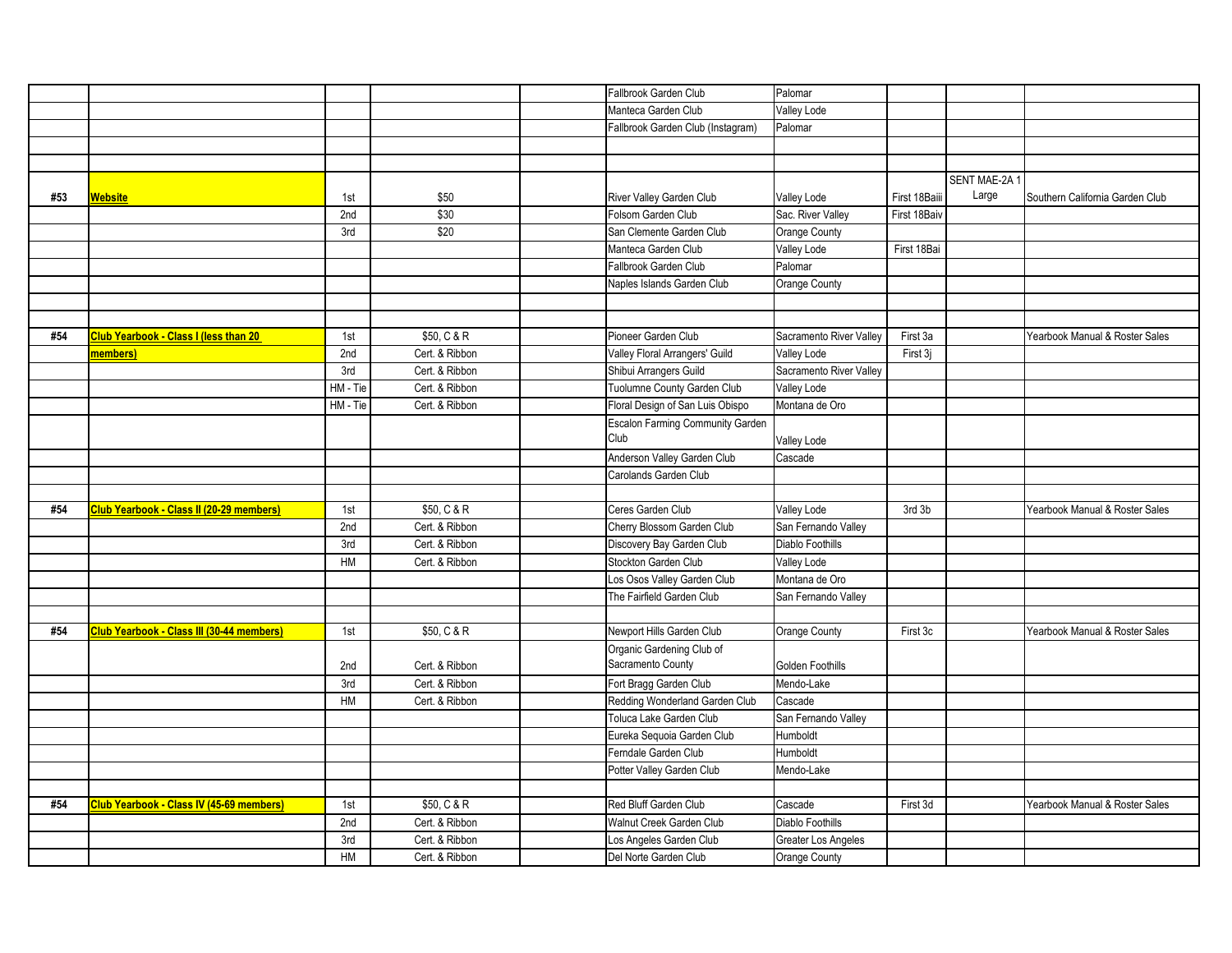|      |                                                 |            |                | Pinole Garden Club                             | <b>Bay Bridges</b>                 |          |                                |
|------|-------------------------------------------------|------------|----------------|------------------------------------------------|------------------------------------|----------|--------------------------------|
|      |                                                 |            |                | Roseville Better Gardens Club                  | Golden Foothills                   |          |                                |
|      |                                                 |            |                | West Valley Garden Club                        | San Fernando Valley                |          |                                |
|      |                                                 |            |                | Riviera Garden Club                            | Costa Verde                        |          |                                |
|      |                                                 |            |                |                                                |                                    |          |                                |
| #54  | Club Yearbook - Class V (70-99 members)         | 1st        | \$50, C & R    | Southern California Garden Club                | San Fernando Valley                | First 3e | Yearbook Manual & Roster Sales |
|      |                                                 | 2nd        | Cert. & Ribbon | Year Around Garden Club                        | Arboretum                          |          |                                |
|      |                                                 | 3rd        | Cert. & Ribbon | Westlake Village Garden Club                   | Channel Islands                    |          |                                |
|      |                                                 | HM         | Cert. & Ribbon | Vista Garden Club                              | Palomar                            |          |                                |
|      |                                                 |            |                | El Cerrito Garden Club                         | <b>Bay Bridges</b>                 |          |                                |
|      |                                                 |            |                |                                                |                                    |          |                                |
| #54  | Club Yearbook - Class VI (100-300               | 1st        | \$50, C & R    | San Clemente Garden Club                       | Orange County                      | First 3f | Yearbook Manual & Roster Sales |
|      | members)                                        | 2nd        | Cert. & Ribbon | Naples Islands Garden Club                     | Orange County                      |          |                                |
|      |                                                 | 3rd        | Cert. & Ribbon | Folsom Garden Club                             | Sacramento River Valley            |          |                                |
|      |                                                 | HM         | Cert. & Ribbon | Fallbrook Garden Club                          | Palomar                            |          |                                |
|      |                                                 |            |                | Point Loma Garden Club                         | Palomar                            |          |                                |
|      |                                                 |            |                |                                                |                                    |          |                                |
| #55  | <b>District Yearbook</b>                        | 1st        | \$50, C & R    |                                                | <b>Valley Lode</b>                 | First 3h | Elisabeth Tufo                 |
|      |                                                 | 2nd        | C&R            |                                                | San Fernando Valley                |          |                                |
|      |                                                 | 3rd        | C & R          |                                                | Humboldt                           |          |                                |
|      |                                                 | HM         | C & R          |                                                | Sacramento River Valley            |          |                                |
|      |                                                 |            |                |                                                | Palomar                            |          |                                |
|      |                                                 |            |                |                                                |                                    |          |                                |
| #70  | <b>Educational Schools Award</b>                | Tie        | \$20           |                                                | Sacramento River Valley            |          | <b>Valley Lode District</b>    |
|      |                                                 | Tie        | \$20           |                                                | Palms to Pines                     |          |                                |
|      |                                                 |            | \$20           |                                                |                                    |          |                                |
|      |                                                 | Tie<br>Tie | \$20           |                                                | Diablo Foothills                   |          |                                |
|      |                                                 | Tie        | \$20           |                                                | Valley Lode<br>San Fernando Valley |          |                                |
|      |                                                 |            |                |                                                |                                    |          |                                |
|      | <b>New CGCI Life Memberships - total</b>        |            | \$25           |                                                |                                    |          |                                |
| #75A |                                                 | 1st - tie  | \$25           |                                                | Arboretum                          |          | Carlotta Wixon-Welker          |
|      |                                                 | 1st - tie  |                |                                                | Orange County                      |          |                                |
| #75B | New CGCI Life Mem. - % per capita               | 1st        | \$50           |                                                | Arboretum                          |          | Carlotta Wixon-Welker          |
|      |                                                 |            |                |                                                |                                    |          |                                |
| #77A | <b>Penny Pines Most Purchased</b>               |            | \$125          | Village Garden Club of La Jolla                |                                    |          |                                |
|      |                                                 | 1st        |                |                                                | Palomar                            |          | Shane Looper                   |
| #77B | Penny Pines - % per capita                      | 1st        | \$125          | Tuolumne County Garden Club                    | <b>Valley Lode</b>                 |          | Shane Looper                   |
|      |                                                 |            |                |                                                |                                    |          |                                |
|      |                                                 |            |                |                                                |                                    |          |                                |
| #78  | <b>Sweepstakes</b><br>Class I: under 20 members |            |                | Ceres Garden Club                              | Valley Lode                        |          |                                |
|      |                                                 | Rosette    |                |                                                |                                    |          |                                |
|      | Class II: 20-29 members                         | Rosette    |                | Los Osos Valley Garden Club                    | Montana de Oro                     |          |                                |
|      |                                                 |            |                | Organic Gardening Club of<br>Sacramento County |                                    |          |                                |
|      | Class III: 30-44 members                        | Rosette    |                | Roseville Better Gardens Club                  | Golden Foothills                   |          |                                |
|      | Class IV: 45-69 members                         | Rosette    |                |                                                | Golden Foothills                   |          |                                |
|      | Class V: 70-99 members                          | Rosette    |                | River Valley Garden Club                       | Valley Lode                        |          |                                |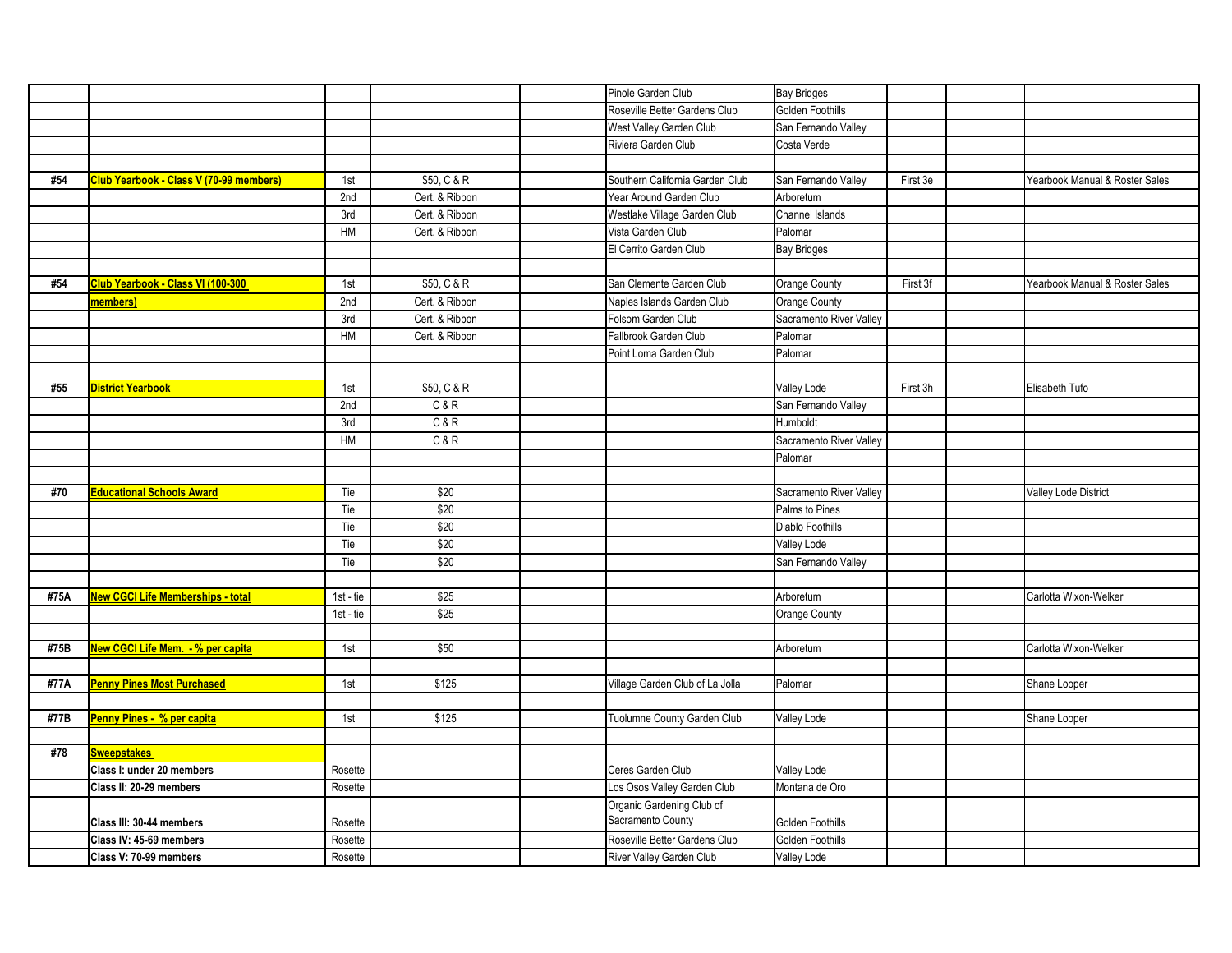|     | Class VI: 100-299 members                    | Rosette |            |                        | Southern California Garden Club          | San Fernando Valley     |        |             |                                           |
|-----|----------------------------------------------|---------|------------|------------------------|------------------------------------------|-------------------------|--------|-------------|-------------------------------------------|
|     | Class VII: 300+                              | Rosette |            |                        | Village Garden Club of La Jolla          | Palomar                 |        |             |                                           |
|     | <b>Class VIII: District</b>                  | Rosette | <b>TIE</b> |                        |                                          | Arboretum               |        |             |                                           |
|     |                                              |         | <b>TIE</b> |                        |                                          | Valley Lode             |        |             |                                           |
|     |                                              |         |            |                        |                                          |                         |        |             |                                           |
| #60 | <b>Smokey Bear/Woodsy Owl Poster Contest</b> |         |            |                        |                                          |                         |        |             | <b>CGCI Honor Book &amp; Certificates</b> |
|     | Sec. 1 - First Grade                         | 1st     | \$25       | Katerine Darcy         | Poway Valley Garden Club                 | Palomar                 | First  |             | from USDA Forest Service                  |
|     |                                              | 2nd     |            | Raylee Horton          | Turlock Garden Club                      | Valley Lode             |        |             |                                           |
|     |                                              | 3rd     |            | Mason Bland            | Tuolumne County Garden Club              | Valley Lode             |        |             |                                           |
|     |                                              | 4th     |            | Jaden Quach            | Poway Valley Garden Club                 | Palomar                 |        |             |                                           |
|     | Sec. 2 - Second Grade                        | 1st     | \$25       | Lori Mills             | Tuolumne County Garden Club              | Valley Lode             | First  |             | <b>CGCI Honor Book &amp; Certificates</b> |
|     |                                              | 2nd     |            | Danielle Lewaller      | Tuolumne County Garden Club              | Valley Lode             |        |             | from USDA Forest Service                  |
|     |                                              | 3rd     |            | Lila Hopkins           | Tuolumne County Garden Club              | Valley Lode             |        |             |                                           |
|     |                                              | 4th     |            | Lillyanna Mobley       | Tuolumne County Garden Club              | Valley Lode             |        |             |                                           |
|     | Sec. 3 - Third Grade                         | 1st     | \$25       | Madelynn Gardner       | Tuolumne County Garden Club              | Valley Lode             | First  |             | <b>CGCI Honor Book &amp; Certificates</b> |
|     |                                              |         |            |                        | Livermore-Amador Valley Garden           |                         |        |             |                                           |
|     |                                              | 2nd     |            | Hafsa Firdaus          | Club                                     | <b>Diablo Foothills</b> |        |             | from USDA Forest Service                  |
|     |                                              | 3rd     |            | <b>Abigail Sharkey</b> | Tuolumne County Garden Club              | Valley Lode             |        |             |                                           |
|     |                                              | 4th     |            | Emilee Dahl            | Tuolumne County Garden Club              | Valley Lode             |        |             |                                           |
|     | Sec. 4 - Fourth Grade                        | 1st     | \$25       | Gia Zanoni             | Tuolumne County Garden Club              | Valley Lode             | Second |             | <b>CGCI Honor Book &amp; Certificates</b> |
|     |                                              | 2nd     |            | Lucia Mills            | Tuolumne County Garden Club              | Valley Lode             |        |             | from USDA Forest Service                  |
|     |                                              | 3rd     |            | Gavin Gallagher        | Tuolumne County Garden Club              | Valley Lode             |        |             |                                           |
|     |                                              | 4th     |            |                        | Pelayo Perez-Rodri Foothills Garden Club | <b>Valley Lode</b>      |        |             |                                           |
|     | Sec. 5 - Fifth Grade                         | 1st     | \$25       | <b>Becky Kovalchuk</b> | Roseville Better Gardens Club            | Golden Foothills        | First  |             | <b>CGCI Honor Book &amp; Certificates</b> |
|     |                                              | 2nd     |            | <b>Chole Holwill</b>   | Poway Valley Garden Club                 | Palomar                 |        |             | from USDA Forest Service                  |
|     |                                              | 3rd     |            | Audria Emerald         | Tuolumne County Garden Club              | Valley Lode             |        |             |                                           |
|     |                                              | 4th     |            | Kenna Simpson          | Poway Valley Garden Club                 | Palomar                 |        |             |                                           |
|     |                                              |         |            |                        |                                          |                         |        |             |                                           |
|     |                                              |         |            |                        |                                          |                         |        | Award of    |                                           |
| #61 | Grade 4<br><b>Sculpture Contest</b>          | 1st     | \$25       | Zachary Cosand         | Conejo Valley Garden Club                | Channel Islands         | First  | Achievement | Rosa Radicchi                             |
|     |                                              | 2nd     | C&R        | Scarlett Zellmann      | Poway Valley Garden Club                 | Palomar                 |        |             |                                           |
|     |                                              |         |            |                        |                                          |                         |        |             |                                           |
| #62 | <b>Poetry Contest</b>                        |         |            |                        |                                          |                         |        |             | Rosa Radicchi                             |
|     |                                              |         |            |                        |                                          |                         |        | Honorable   |                                           |
|     | Grade 3                                      | 1st     | \$20       | Natasha Vanden         | Roseville Better Gardens Club            | <b>Golden Foothills</b> | First  | Mention     |                                           |
|     |                                              | 2nd     | \$15       | Colton Burns           | Poway Valley Garden Club                 | Palomar                 |        |             |                                           |
|     |                                              | 3rd     | \$10       | Natalie Gage           | Poway Valley Garden Club                 | Palomar                 |        |             |                                           |
|     |                                              |         |            | Valentino Gaddis       | Poway Valley Garden Club                 | Palomar                 |        |             |                                           |
|     |                                              |         |            | Kyler Ellsworth        | Poway Valley Garden Club                 | Palomar                 |        |             |                                           |
|     |                                              |         |            | Anthony Welson         | Poway Valley Garden Club                 | Palomar                 |        |             |                                           |
|     |                                              |         |            | <b>Tyler Eddy</b>      | Poway Valley Garden Club                 | Palomar                 |        |             |                                           |
|     | Grade 4                                      | 1st     | \$20       | Melia Garre            | Poway Valley Garden Club                 | Palomar                 |        |             |                                           |
|     |                                              | 2nd     | \$15       | Kaliope Jock           | Poway Valley Garden Club                 | Palomar                 |        |             |                                           |
|     |                                              |         |            |                        |                                          |                         |        |             |                                           |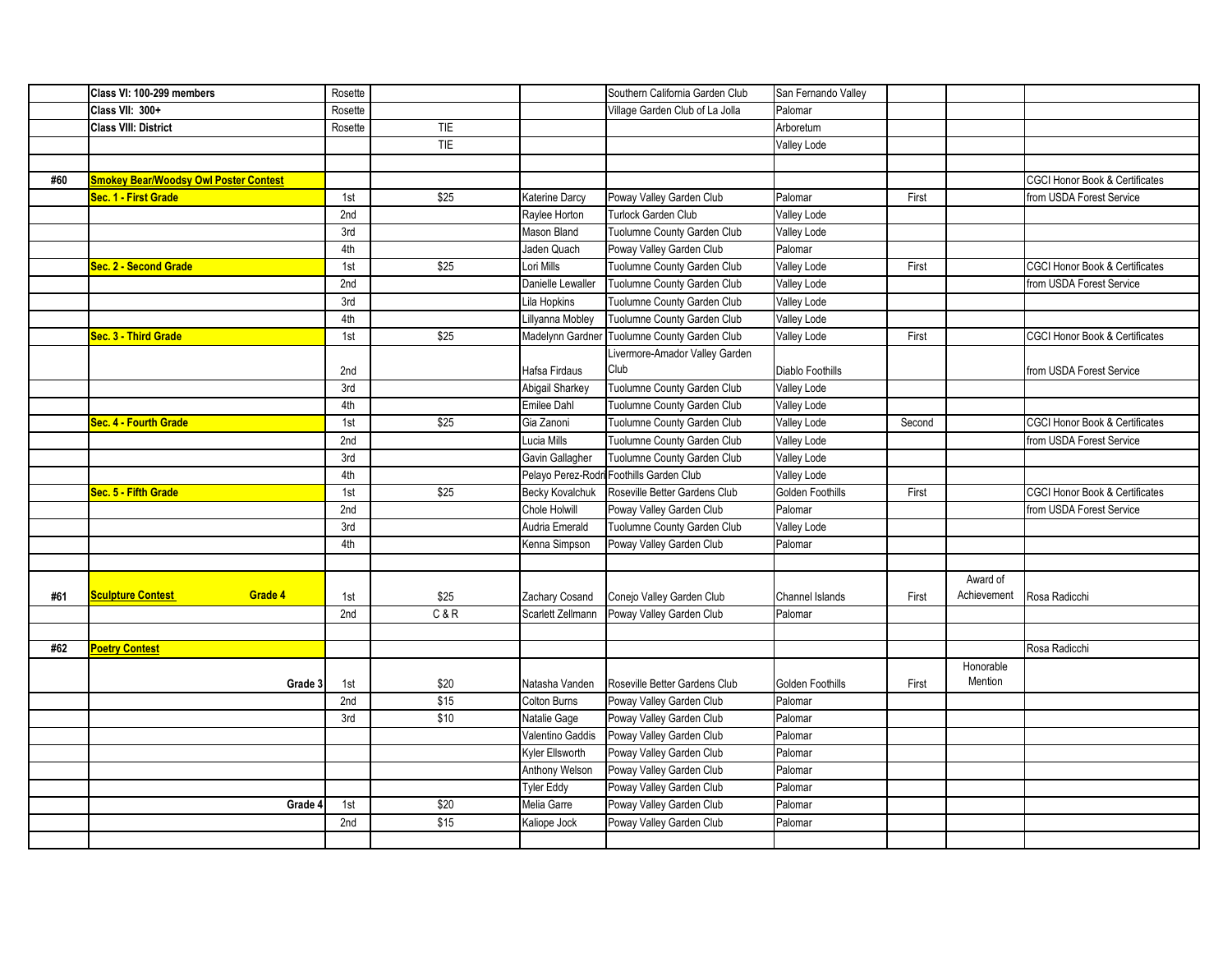|      |                                                    |     |         |                           | Livermore-Amador Valley Garden                 |                         |               |                 |  |
|------|----------------------------------------------------|-----|---------|---------------------------|------------------------------------------------|-------------------------|---------------|-----------------|--|
| #64A | Junior Essay Contest - Grades 1-3                  | 1st | \$20    | Hafsa Firdaus             | Club                                           | <b>Diablo Foothills</b> |               | Lynne Batchelor |  |
|      |                                                    | 2nd | \$15    | Reagan Park               | Poway Valley Garden Club                       | Palomar                 |               |                 |  |
|      |                                                    | 3rd | \$10    | Cammy Lubben              | Poway Valley Garden Club                       | Palomar                 |               |                 |  |
|      |                                                    |     |         | Tessa Alberico            | Poway Valley Garden Club                       | Palomar                 |               |                 |  |
|      |                                                    |     |         | Anna Granson              | Poway Valley Garden Club                       | Palomar                 |               |                 |  |
|      |                                                    |     |         |                           |                                                |                         |               |                 |  |
|      |                                                    |     |         |                           | Livermore-Amador Valley Garden                 |                         |               |                 |  |
| #64B | <b>Junior Essay Contest - Grades 4-5</b>           | 1st | \$20    | Zainab Firdaus            | Club                                           | Diablo Foothills        |               | Lynne Batchelor |  |
|      |                                                    |     |         |                           |                                                |                         |               |                 |  |
|      | <b>Additional NGC Awards Sent</b>                  |     |         |                           |                                                |                         |               |                 |  |
|      | MAE-3 1 Medium -- Digital Media Presentation       |     |         |                           | Fort Bragg Garden Club                         | Mendo-Lake              |               |                 |  |
|      | MAE-4D 3 Large -- CGCI -- Golden Gardens eNews     |     |         |                           |                                                |                         |               |                 |  |
|      | MAE-2A 3 Large -- CGCI - Website                   |     |         |                           |                                                |                         |               |                 |  |
|      | MAE-2 B 3 Large -- CGCI -- Social Media (Facebook) |     |         |                           |                                                |                         |               |                 |  |
|      | NGC Floral Designer of the Year -- \$100           |     |         | Shane Looper              | Pacifica Garden Club & OFAD                    | Bay Ocean               |               |                 |  |
|      |                                                    |     |         |                           |                                                |                         |               |                 |  |
|      | <b>Additional PRGC Awards Sent</b>                 |     |         |                           |                                                |                         |               |                 |  |
|      | State Newsletter or Official Publication -- CGCI   |     |         |                           |                                                |                         | First 6c      |                 |  |
|      | State Yearbook/Directory                           |     |         |                           |                                                |                         | First 7c      |                 |  |
|      | Website -- CGCI                                    |     |         |                           |                                                |                         | First 18Bciii |                 |  |
|      | Social Media -- CGCI                               |     |         |                           |                                                |                         | First 18Ac    |                 |  |
|      | <b>Pollinator Poster Contest</b>                   |     |         |                           |                                                |                         |               |                 |  |
|      | 1st Grade                                          |     |         | Quinn Marin               | Los Osos Valley Garden Club                    | Montana de Oro          | Second        |                 |  |
|      | 2nd Grade                                          |     |         | Isaly Salgado             | Los Osos Valley Garden Club                    | Montana de Oro          | Second        |                 |  |
|      |                                                    |     |         |                           | Rhiannon Rayburn-Roseville Better Gardens Club | Golden Foothills        |               |                 |  |
|      | 3rd Grade                                          |     |         | Gabe Horrocks             | Roseville Better Gardens Club                  | Golden Foothills        | First         |                 |  |
|      |                                                    |     |         | Vivienne Williams         | Los Osos Valley Garden Club                    | Montana de Oro          | Third         |                 |  |
|      | 6th Grade                                          |     |         | Lola Weber                | Los Osos Valley Garden Club                    | Montana de Oro          | Second        |                 |  |
|      |                                                    |     |         |                           |                                                |                         |               |                 |  |
|      |                                                    |     |         |                           |                                                |                         |               |                 |  |
|      | <b>Scholarships</b>                                |     |         |                           |                                                |                         |               |                 |  |
|      | Robert L. Gordon Scholarship                       |     | \$2,000 | Madison Roger             |                                                |                         |               | \$4,500.00      |  |
|      | Charlene "Shane" Looper Scholarship                |     | \$2,000 | Adriana Danielle Stagnaro |                                                |                         |               |                 |  |
|      | Alberta Thiry Scholarship                          |     | \$2,000 | Katelyn Wilcox            |                                                |                         | \$1,000       | \$4,500.00      |  |
|      |                                                    |     |         | Emily Saeger              |                                                |                         |               | \$4,500         |  |
|      |                                                    |     |         |                           |                                                |                         |               |                 |  |
|      | <b>Blue Ribbon Certificates of Achievement</b>     |     |         |                           | Friend O' Garden Club of El Monte              | Arboretum               |               |                 |  |
|      |                                                    |     |         |                           | It's Garden Thyme                              | Arboretum               |               |                 |  |
|      |                                                    |     |         |                           | Sierra Madre Garden Club of                    |                         |               |                 |  |
|      |                                                    |     |         |                           | Southern California                            | Arboretum               |               |                 |  |
|      |                                                    |     |         |                           | Year Around Garden Club                        | Arboretum               |               |                 |  |
|      |                                                    |     |         |                           | Pinole Garden Club                             | <b>Bay Bridges</b>      |               |                 |  |
|      |                                                    |     |         |                           | Carolands Garden Club                          | Bay Ocean               |               |                 |  |
|      |                                                    |     |         |                           | <b>Chico Horticulture Society</b>              | <b>Buttes</b>           |               |                 |  |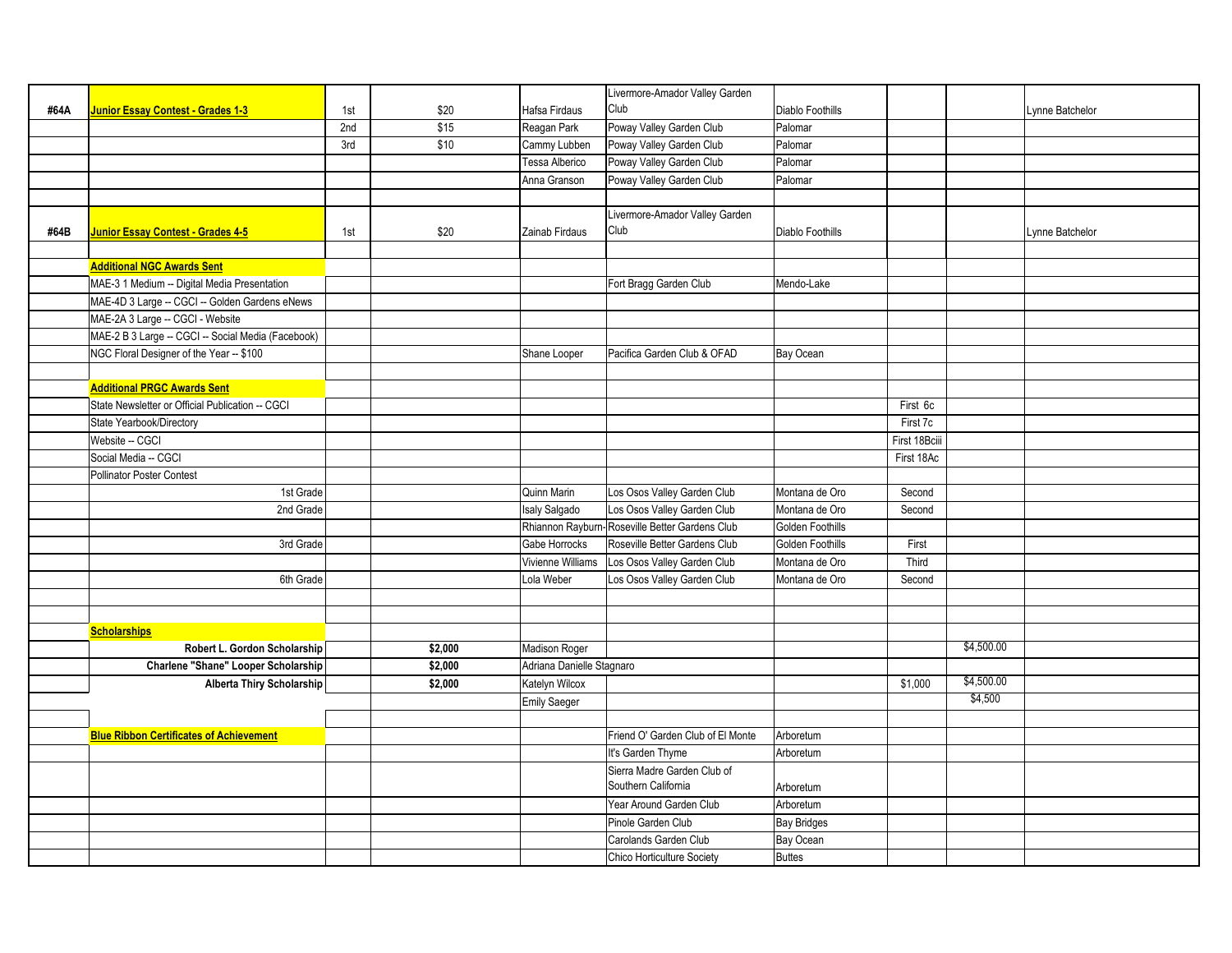|  | Garden Club of Colusa County      | Buttes           |  |
|--|-----------------------------------|------------------|--|
|  | Lake Oroville Area Garden Club    | Buttes           |  |
|  | Paradise Garden Club              | <b>Buttes</b>    |  |
|  | Red Bluff Garden Club             | Cascade          |  |
|  | Anderson Valley Garden Club       | Cascade          |  |
|  | Redding Wonderland Garden Club    | Cascade          |  |
|  | Conejo Valley Garden Club         | Channel Islands  |  |
|  | Organic Gardening Club of Ventura |                  |  |
|  | County                            | Channel Islands  |  |
|  | Pleasant Valley Garden Club       | Channel Islands  |  |
|  | Westlake Village Garden Club      | Channel Islands  |  |
|  | Desert Rose Garden Club of        |                  |  |
|  | California City                   | Desert Empire    |  |
|  | Oasis Garden Club of Indian Wells |                  |  |
|  | Valley                            | Desert Empire    |  |
|  | <b>Blackhawk Bloomers</b>         | Diablo Foothills |  |
|  | Clayton Valley Garden Club        | Diablo Foothills |  |
|  | Discovery Bay Garden Club         | Diablo Foothills |  |
|  | Livermore-Amador Valley Garden    |                  |  |
|  | Club                              | Diablo Foothills |  |
|  | Walnut Creek Garden Club          | Diablo Foothills |  |
|  | Auburn Arrangers Guild            | Golden Foothills |  |
|  | Auburn Garden Club                | Golden Foothills |  |
|  | Chicago Park Garden Club          | Golden Foothills |  |
|  | Colfax Garden Club                | Golden Foothills |  |
|  | Divide Garden Club                | Golden Foothills |  |
|  | Organic Gardening Club of         |                  |  |
|  | Sacramento County                 | Golden Foothills |  |
|  | Placerville Garden Club           | Golden Foothills |  |
|  | Roseville Better Gardens Club     | Golden Foothills |  |
|  | Eureka Sequoia Garden Club        | Humboldt         |  |
|  | Ferndale Garden Club              | Humboldt         |  |
|  | Fortuna Garden Club               | Humboldt         |  |
|  | Patrick's Point Garden Club       | Humboldt         |  |
|  | Redwood Coast Succulent Club      | Humboldt         |  |
|  | Southern Humboldt Garden Club     | Humboldt         |  |
|  | Petaluma Garden Club              | Luther Burbank   |  |
|  | Potter Valley Garden Club         | Mendo-Lake       |  |
|  | Anaheim Garden Club               | Orange County    |  |
|  | Del Norte Garden Club of North    |                  |  |
|  | Orange County                     | Orange County    |  |
|  | Lake Forest Garden Club           | Orange County    |  |
|  | Naples Islands Garden Club        | Orange County    |  |
|  | Newport Hills Garden Club         | Orange County    |  |
|  | Niguel Shores Garden Club         | Orange County    |  |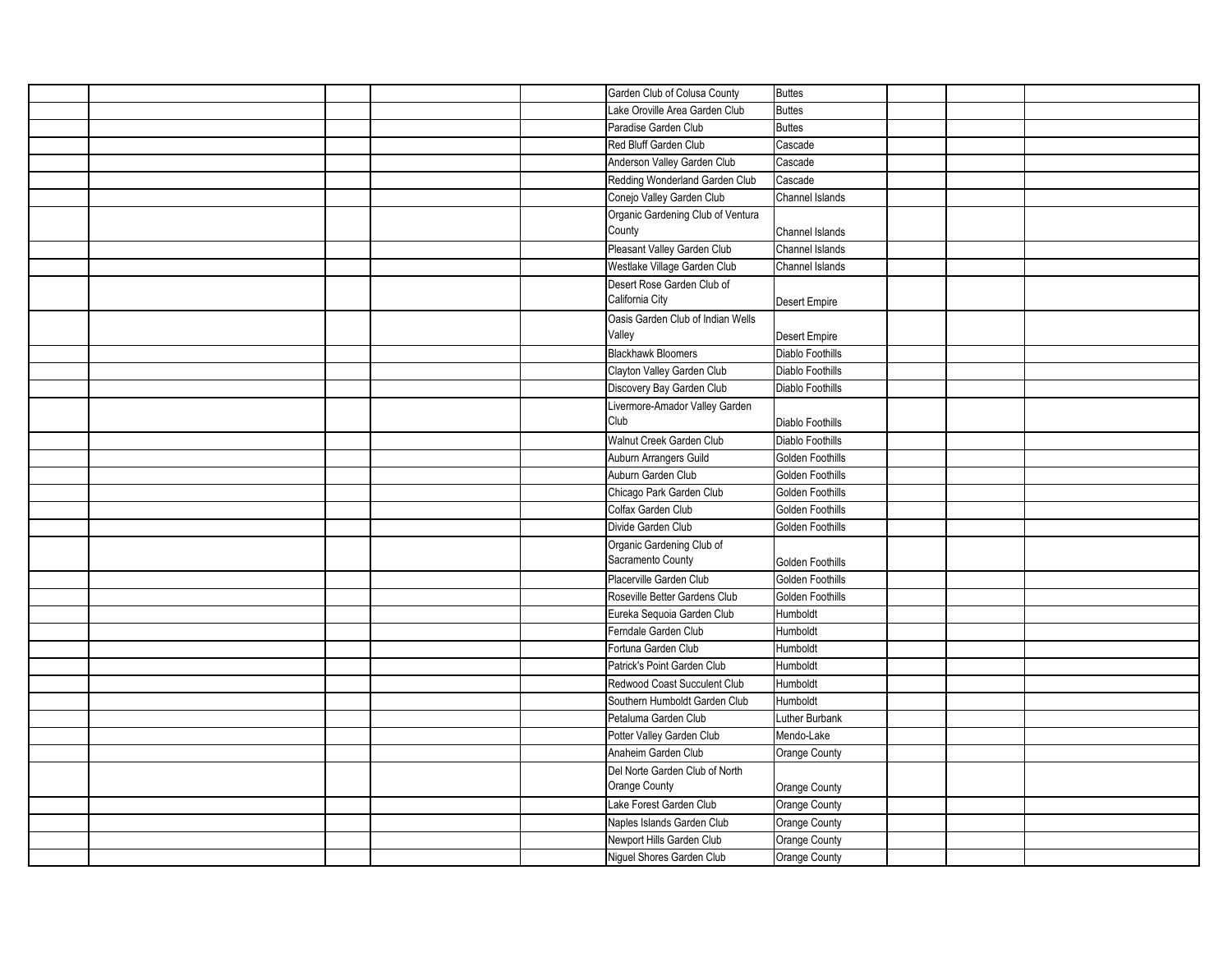|  | San Clemente Garden Club                               | Orange County              |  |  |
|--|--------------------------------------------------------|----------------------------|--|--|
|  | San Juan Capistrano Garden Club                        | Orange County              |  |  |
|  | "A" Garden Club of Big Bear Valley                     | Palms to Pines             |  |  |
|  | Bernardo Gardeners Club                                | Palomar                    |  |  |
|  | Bonita Valley Garden Club                              | Palomar                    |  |  |
|  | Chula Vista Garden Club                                | Palomar                    |  |  |
|  | Dos Valles Garden Club                                 | Palomar                    |  |  |
|  | Fallbrook Garden Club                                  | Palomar                    |  |  |
|  | Poway Valley Garden Club                               | Palomar                    |  |  |
|  | San Diego County Garden Guild                          | Palomar                    |  |  |
|  | Temecula Valley Garden Club                            | Palomar                    |  |  |
|  | Village Garden Club of La Jolla                        | Palomar                    |  |  |
|  | Vista Garden Club                                      | Palomar                    |  |  |
|  | Burbank-Valley Garden Club                             | San Fernando Valley        |  |  |
|  | Cherry Blossom Garden Club                             | San Fernando Valley        |  |  |
|  | High Desert Garden Club of Acton-                      |                            |  |  |
|  | Agua Dulce                                             | San Fernando Valley        |  |  |
|  | Southern California Garden Club                        | San Fernando Valley        |  |  |
|  | Sunshine Garden Club                                   | San Fernando Valley        |  |  |
|  | Toluca Lake Garden Club                                | San Fernando Valley        |  |  |
|  | West Valley Garden Club                                | San Fernando Valley        |  |  |
|  | Carmel Valley Garden Club                              | Santa Clara Valley         |  |  |
|  |                                                        |                            |  |  |
|  | Green Thumb Garden Club of Milpitas Santa Clara Valley |                            |  |  |
|  | Marina Tree and Garden Club                            | Santa Clara Valley         |  |  |
|  | San Jose Garden Club                                   | Santa Clara Valley         |  |  |
|  | South Valley Fleurs Garden Club                        | Santa Clara Valley         |  |  |
|  |                                                        | Santa Clara Valley         |  |  |
|  |                                                        |                            |  |  |
|  | The Gardeners' Club                                    |                            |  |  |
|  | Calaveras County Garden Club                           | Valley Lode                |  |  |
|  | Ceres Garden Club                                      | Valley Lode                |  |  |
|  | <b>Escalon Farmington Community</b><br>Garden Club     |                            |  |  |
|  |                                                        | Valley Lode                |  |  |
|  | Foothills Garden Club                                  | Valley Lode                |  |  |
|  | Linden Community Garden Club<br>Manteca Garden Club    | Valley Lode                |  |  |
|  | Modesto Garden Club                                    | Valley Lode                |  |  |
|  | Newman Garden Club                                     | Valley Lode                |  |  |
|  | Oakdale Garden Club                                    | Valley Lode                |  |  |
|  | Patterson Garden Club                                  | Valley Lode                |  |  |
|  | Ripon Garden Club                                      | Valley Lode                |  |  |
|  |                                                        | Valley Lode                |  |  |
|  | River Valley Garden Club                               | Valley Lode                |  |  |
|  | Stockton Garden Club<br>The Lodi Garden Club           | Valley Lode                |  |  |
|  | Tuolumne County Garden Club                            | Valley Lode<br>Valley Lode |  |  |
|  | Turlock Garden Club                                    | Valley Lode                |  |  |